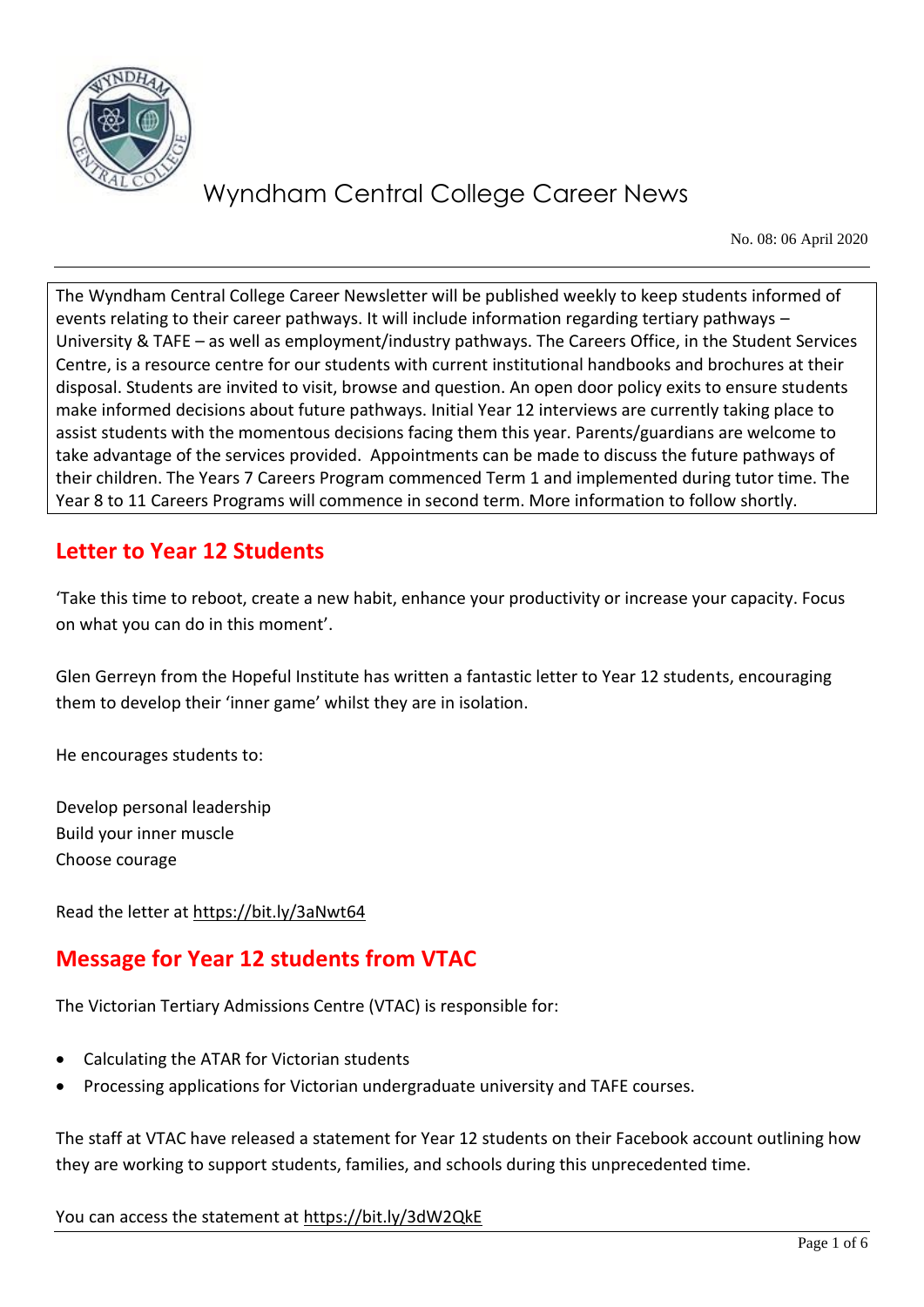

No. 08: 06 April 2020

### **Complete a Free Online Career Planning and Job Seeker Program**

The team at My Career Match have developed a free program for high school students that is broken into five key categories:

- Career planning
- Promoting yourself
- Getting a job
- Personal development
- **Wellness**

You can choose which categories and lessons you would like to work through. To get started, visit <http://bit.ly/2VXfBow>

### **Inspo From Careers With STEM**

### **A list of pandemic-fighting public health careers**

Cassie Steel looks at the following STEM + health careers dedicated to fighting COVID-19 from the front line:

Vaccine scientist Epidemiologist Medical lab technician Pharmacy technician Biostatistician Infectious diseases

Access the article at<https://bit.ly/3aIeptV>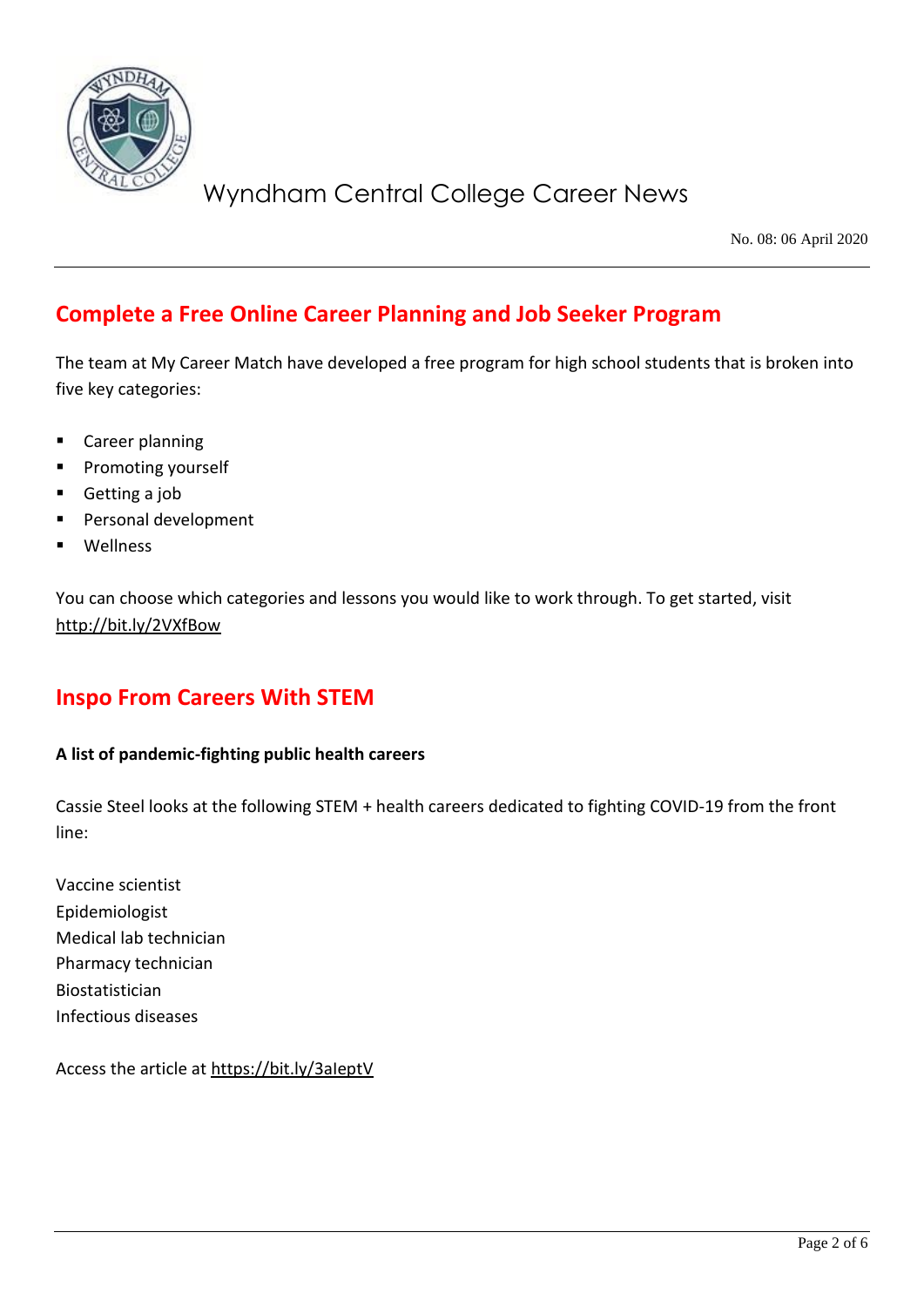

No. 08: 06 April 2020

## **Updates from La Trobe University**

#### **Speak to a course adviser**

Book a one-to-one appointment via phone or online Zoom session. Or contact a course adviser via email or Live Chat,<https://bit.ly/348924A>

### **Learn about undergraduate courses available for the 2021 intake**

Download the 2021 undergraduate course guide at<https://bit.ly/2UZi3Jk>

### **Get inspired by participating in an online webinar**

Attend a webinar for the chance to win a \$1000 tech pack. The following online webinars are being run in April:

#### **Tuesday 7 April: Studying at La Trobe**

Find out what studying at La Trobe is like – our team will talk you through La Trobe and the unique opportunities you will have within your studies and beyond.

### **Wednesday 8 April: Build your study skills**

La Trobe's Peer Learning Advisors share their best study tips.

### **Thursday 9 April: Aspire Early Admissions Program**

Hear from our Aspire Coordinator about how La Trobe rewards your involvement in community, leadership and volunteering with an early conditional offer into your chosen course at La Trobe.

### **Wednesday 15 April: Meet our health students**

If you enjoy helping others, a career in the health industry is calling your name. Join our health students and discover the variety of jobs in health, what different courses are really like and how they balance study with their life at La Trobe.

### **Thursday 16 April: Meet our health students**

Did you know most of our Law students complete a double degree? Hear from our current Law students about why they chose a double degree and what they love about studying at La Trobe.

Register at<https://bit.ly/39Gfukw>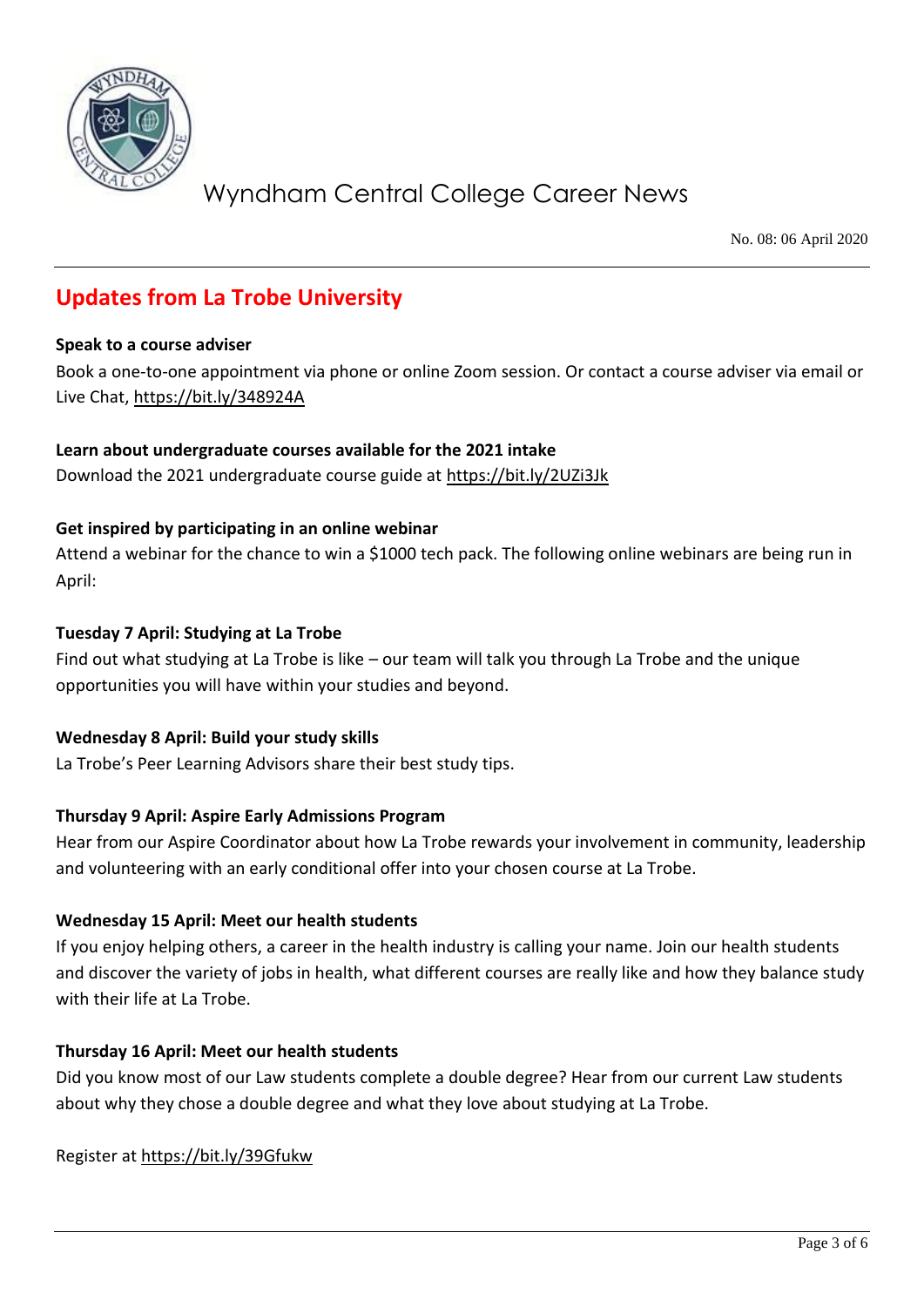

No. 08: 06 April 2020

### **Updates from Australia National University**

### **Speak to a course adviser**

Book a one-to-one appointment via phone or online Zoom session with ANU Outreach and Engagement Officer Caitlin Woods,<https://bit.ly/3dRCwZ3>

You can also email or text a future student adviser,<https://bit.ly/2RdiZbY>

### **Chat to a current ANU student**

Find out what it is like to study at ANU by speaking to a current student via Zoom,<https://bit.ly/39EAwQI>

#### **Take virtual tour**

College of Science,<https://bit.ly/39DTbfj>

College of Business and Economics,<https://bit.ly/2Rc2Pzr>

John XXIII College (online accommodation),<https://bit.ly/347s6Qu>

#### **Register for the Virtual Open Day**

Register for immediate 24/7 access to exclusive content about ANU,<https://bit.ly/2UYOcRi>

#### **Applications are open!**

Apply for courses, scholarships and accommodation for the 2021 intake. Direct applications close on 25 May 2020,<http://bit.ly/381rlc8>

Applications for the Tuckwell Scholarship have been extended to the 25<sup>th</sup> of May[, http://bit.ly/32AGDDO](http://bit.ly/32AGDDO)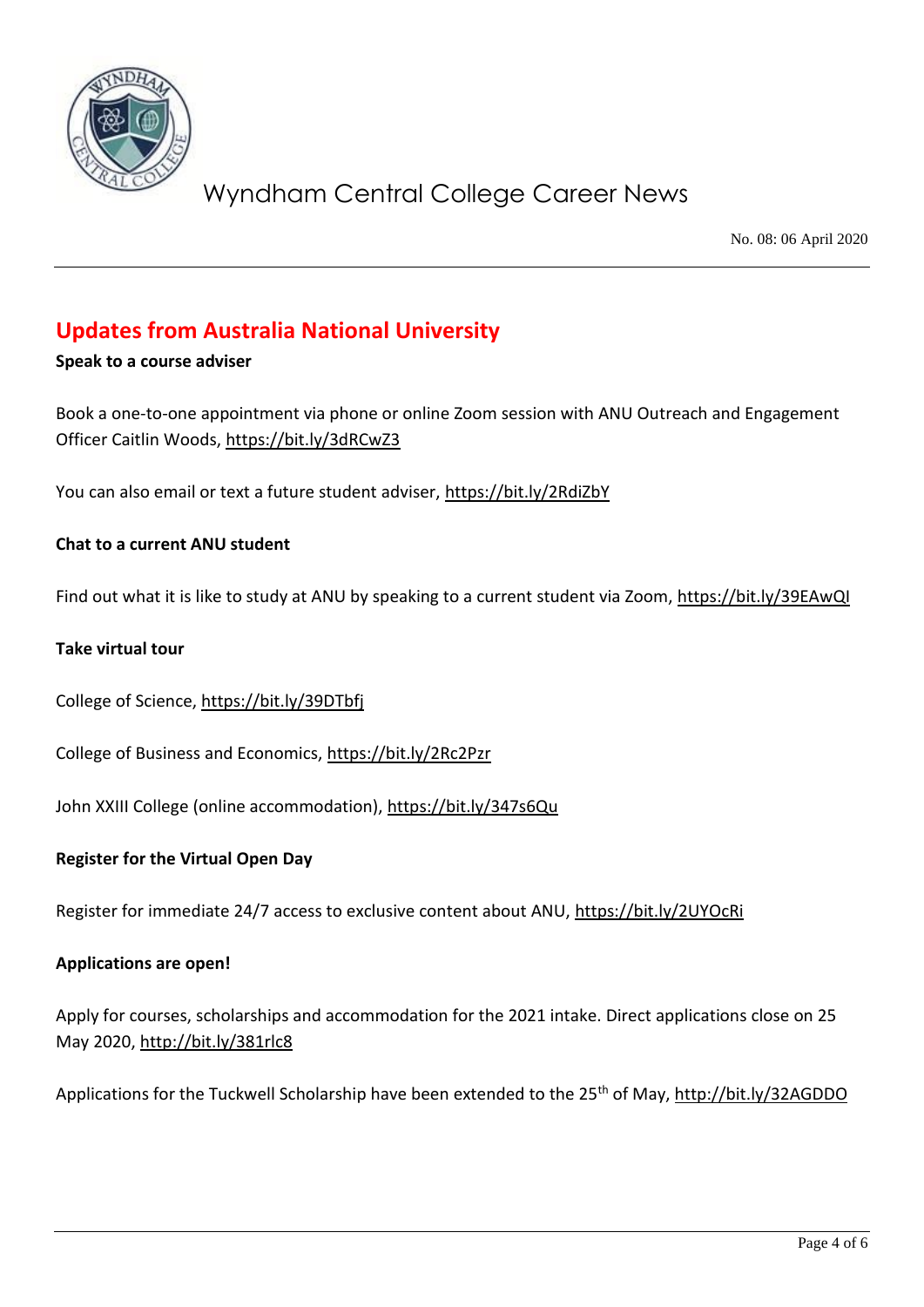

No. 08: 06 April 2020

### **JMC Academy – Open Day**

JMC Academy is a creative media college located in the Melbourne area.

Courses are offered in animation, audio engineering & sound production, contemporary music performance, design (visual communication), entertainment business management, film & television production, game design, and songwriting.

The institute is running an online open day on Saturday 16 May. For information and to register, visit<https://bit.ly/3dRo2s9>

### **Updates Monash University**

#### **Speak to a course adviser**

You can connect with a course adviser via phone or email,<https://bit.ly/2wdpK69>

### **Attend an online information evening**

Monash staff will be running online information evenings for prospective students living in regional areas. For information and to register, visit<https://bit.ly/39GmmOQ>

The following are dates for April and May: **April**

21 Mildura

23 Albury

28 Peninsula

#### **May**

| 26 | Bendigo    |
|----|------------|
| 27 | Shepparton |

### **Take a virtual tour of the Biomedical Learning and Teaching Building**

Follow Jeremy, a Bachelor of Biomedical Science student, as he tours the building, including a visit to our innovative Centre for Human Anatomy Education microbiology laboratories.